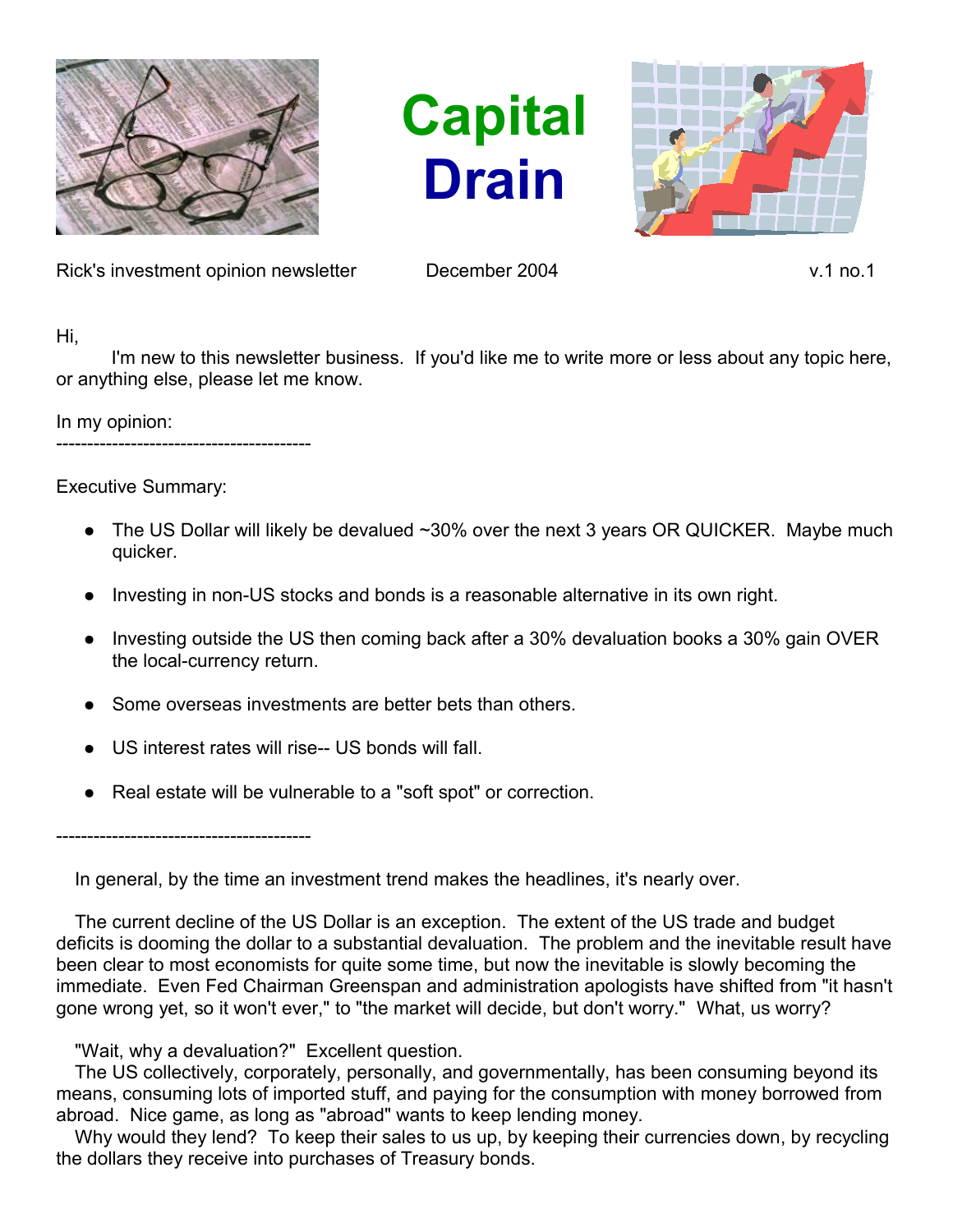OK, then why wouldN'T they lend? Because they're slowly realizing that we're not about to stop borrowing, and certainly not about to start repaying old debts.

You probably don't want to hear all the Macroeconomic rationale, but basically, the same thing that inevitably happened to Argentina when the lenders got scared can happen to us too. Sure, we're Top Dog, they're just Argentina, so we get a lot of extra slack, but the basic rules are the same. When the debtor can't pay, the currency devalues as debt-holders rush to sell their bonds.

"Such gloom!" you may say. Yes, it's not cheery.

There is, however, a bright spot.

The US is only about 25% of the total world economy. [Europe is another 25%, Japan is another, and the final 25% is everyone else: China, Canada, India, Korea, Brazil, and many more.]

The reason that's good news is that a sensible investor who wants to diversify among stocks and bonds in the overall market is still investing in 75% of the overall market even if she ["she" is more likely a sensible investor than "he", by the way, more on this some other time.] ... rewind... a sensible diversified investor is still investing in 75% of the overall market even if she completely excludes dollar-denominated stocks and bonds.

Put another way, investing in the stocks and bonds of the rest of the world (principally Europe and the Far East, via reputable US mutual funds) is still very widely diversified. Further, whatever ratio of bonds and stocks make sense for your investment/retirement plan can be achieved.

All other things being equal, "the rest of the world" would be a perfectly reasonable investment; broadly diversified across regions and industries. The overseas stocks and bonds will, on average, have returns similar to typical US stock and bond returns.

All other things are not equal, however.

If you invest abroad, even if the investment had NO return while the dollar is devalued 30%, you can then bring your invested money back to the US... as 30% more dollars than you started with. That's the tail-wind that makes overseas investments a particularly good bet right now. Add in a normal diversified return, and you're way ahead of the person who stayed in dollars.

What's the downside?

The dollar might not be devalued? Then you merely get normal investment returns.

The dollar might rise? Pigs might fly; yes, this is the downside where one could lose value, but economists would pirouette in their graves.

Overseas markets aren't as efficient as here? Several big, reputable US mutual funds put a lot of effort into smoothing out this problem for us. Their records speak of their success. Anyway, with a 30% tail-wind, small inefficiencies wouldn't be noticeable.

Is it "anything but dollars", without any distinctions?

No. There are definitely better and worse bets. Worse first, because some of them have been popular lately:

WORSE bets abroad:

Developing country debt.

Old Europe stock.

Stocks in countries that are highly dependent on selling to us. [How can you tell? If they have a substantial middle class, they have a substantial domestic customer base and aren't so dependent on exports to us.]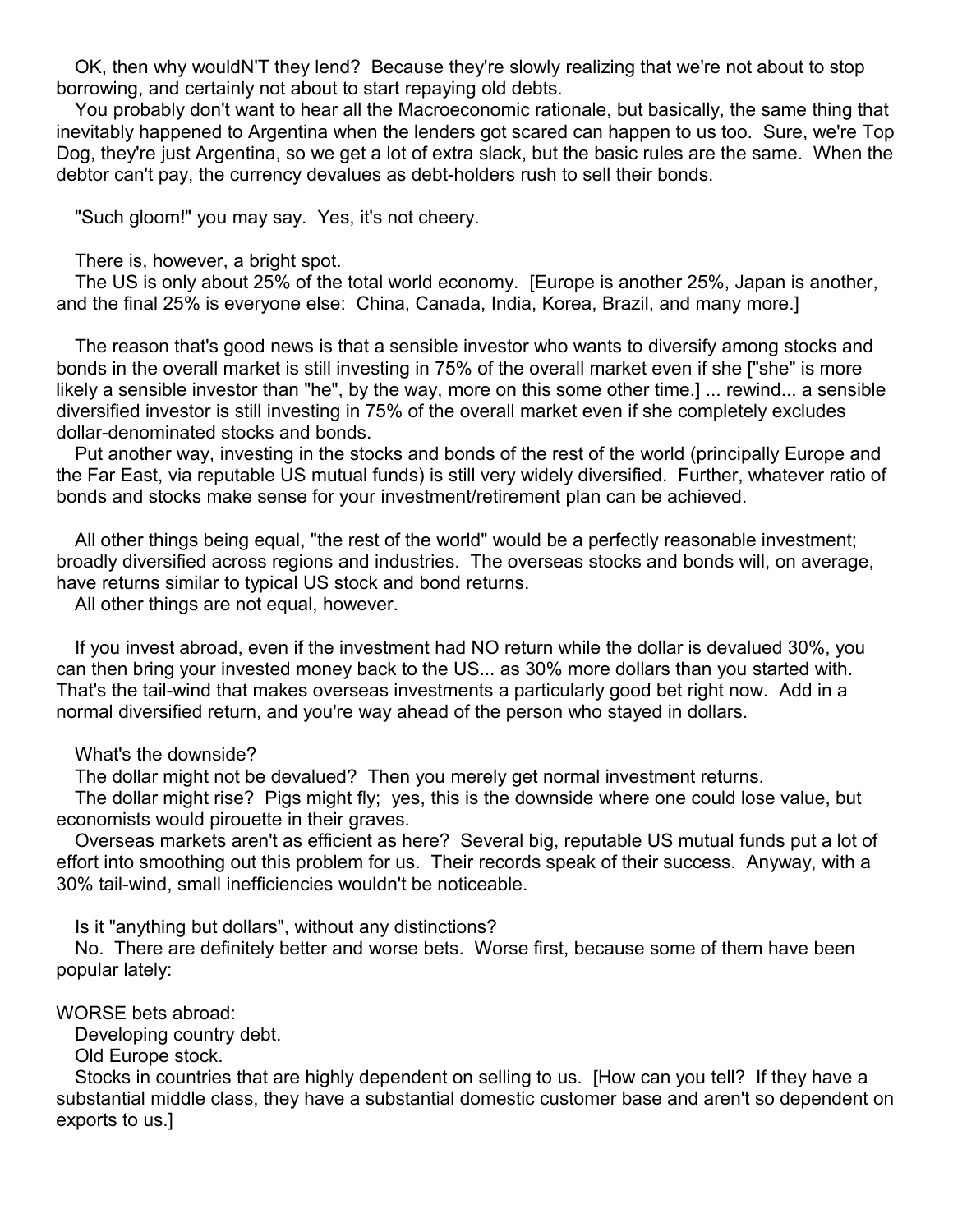BETTER bets abroad: Central European stocks. Canada, Australia, New Zealand, stocks & bonds. High quality government and highest quality corporate debt.

How to invest? I've made a list (and checked it twice) of a handful of nice no-load mutual funds that specialize in the promising areas. That list and a further discussion of why I picked each one is available to subscribers to my Model Portfolio newsletter. Email me at CapitalDrain@Ricks-Cafe.net if you would like to learn more.

If you don't want to bet all your investment money on "just" the other 75% of the world, here are some thoughts on US assets:

WORST bets domestically:

High-yield debt High-yield debt High-yield debt (got it?) Any other debt

## BETTER bets domestically:

Blue chip stocks that export a lot, especially if they pay a big dividend (for your IRA) or have a big stock-buyback program (for your taxable account).

Inflation-indexed Treasuries, if you simply must have domestic bonds.

Why am I so down on debt? And for that matter, damning almost all domestic stocks by omission? Because a likely side-effect of the dollar devaluation will be a sharp rise in domestic interest rates. Those overseas Treasury buyers would become Treasury sellers, driving down the price (which raises the interest rate.)

In turn, higher rates would cause slowing growth (at best) for the domestic economy. High-yield debt (aka junk bonds) are currently priced for a very rosy scenario, so their prices will fall fast (and yields leap up) if the economy starts to look even a little sour.

The domestic silver lining is that dollar devaluation will, after a lag, increase the exports of US companies.

## Real Estate

A corollary to the warning about rising interest rate is that Real Estate (RE) has been rising at historically unheard-of rates for the last few years. Falling interest rates have brought buyers into the market, which has raised prices. Rising interest rates would likely do the opposite, especially painfully for those buyers with adjustable-rate mortgages.

At a recent family gathering, my parents' living room was filled with people talking about how very much money they'd made in RE on their houses THAT YEAR.

I was here in Sili Valley during the tech stock bubble, and that's exactly what it sounded like. When everyone is so excited about an investment that it dominates social conversation, the top is approaching.

So, if you have a house you like, great, keep it. I would however be VERY careful of investment/speculation at this point. RE is much less liquid than stocks are, (ie, you can't sell fast w/o depressing the price) so when you first smell smoke, quietly start heading for the exit.

In addition, if you have an adjustable-rate mortgage, look carefully at the contract to see how fast and how high your payments could rise. Ask yourself whether you would like to make those higher